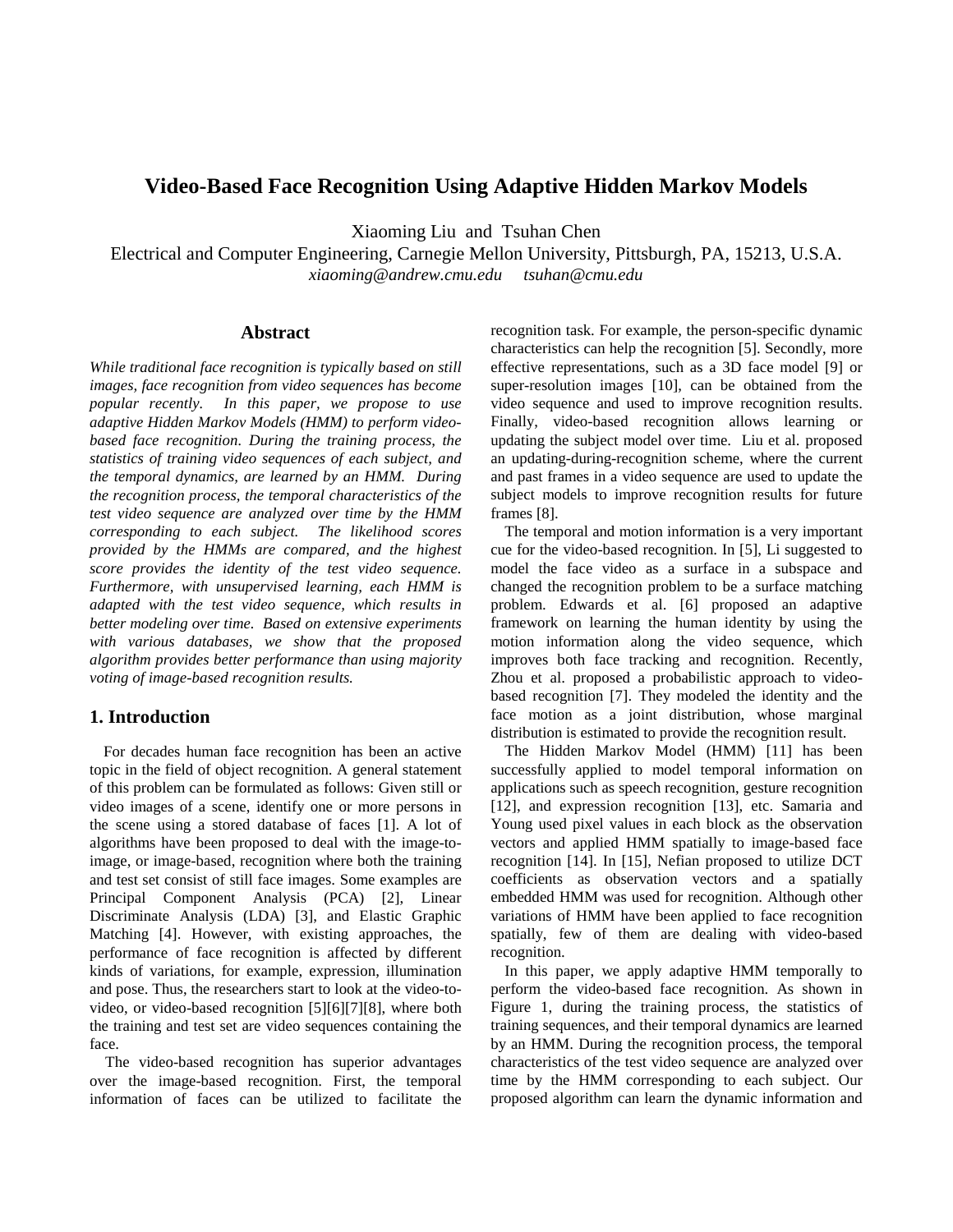improve the recognition performance compared to the conventional method that simply utilizes the majority voting of image-based recognition results. Also motivated by the research in speaker adaptation [16], during the recognition process, we adapt the HMM using the test sequences. Thus an updated HMM can provide better modeling and result in better performance over time.

 The paper is organized as follows. In the next section, we briefly introduce HMM. In Section 3 our algorithms will be presented in detail. We discuss how to adapt the HMM in order to enhance the modeling and recognition performance. In Section 4, we compare the recognition performance of our algorithm with a baseline algorithm applied to various databases. Finally this paper is concluded in Section 5.



**Figure 1 Temporal HMM for modeling face sequences**

#### **2. Hidden Markov model**

A Hidden Markov Model is a statistical model used to characterize the statistical properties of a signal [11]. An HMM consists of two stochastic processes: one is an unobservable Markov chain with a finite number of states, an initial state probability distribution and a state transition probability matrix; the other is a set of probability density functions associated with each state. There are two types of HMM: discrete HMM and continuous HMM. The continuous HMM is characterized by the following:

- *N*, the number of states in the model. We denote the individual state as  $S = \{S_1, S_2, \dots, S_N\}$ , and the state at time *t* as  $q_i$ ,  $1 \le t \le T$ , where *T* is the length of the observation sequence.
- **A**, the state transition probability matrix, i.e.,  $\mathbf{A} = \{a_{ij}\}\text{, where}$

$$
a_{ij} = P\big|q_{i} = S_{j} \mid q_{i-1} = S_{i}\big|, \quad 1 \leq i, j \leq N
$$

with the constrain,

$$
\sum_{j=1}^N a_{ij} = 1, \qquad 1 \le i \le N.
$$

**B**, the observation probability density functions (pdf), i.e.,  $\mathbf{B} = \{b_i(\mathbf{O})\}$ , where

$$
b_i(\mathbf{O}) = \sum_{k=1}^{M} c_{ik} N(\mathbf{O}; \mathbf{\mu}_{ik}, \mathbf{U}_{ik}), \quad 1 \le i \le N \tag{1}
$$

where  $c_{ik}$  is the mixture coefficient for  $k^{\text{th}}$  mixture component in State *i*. *M* is the number of components in a Gaussian mixture model.  $N(\mathbf{O}; \mathbf{\mu}_{ik}, \mathbf{U}_{ik})$  is a Gaussian pdf with the mean vector  $\boldsymbol{\mu}_{ik}$  and the covariance matrix  $\boldsymbol{\mathrm{U}}_{ik}$ .

 $\pi$ , the initial state distribution, i.e.,  $\pi = {\pi_i}$ , where  $\pi_i = P[q_1 = S_i], \quad 1 \le i \le N$ .

Using a shorthand notation, an HMM is defined as the triplet

$$
\lambda = (\mathbf{A}, \mathbf{B}, \boldsymbol{\pi}).
$$

## **3. Our proposed algorithms**

 In this section, we describe our proposed algorithms in detail. First, feature extraction, HMM training and HMM testing are presented. Then, we introduce an algorithm to adapt the HMM in order to enhance the modeling over time.

#### **3.1 Temporal HMM**

 When applying HMM to face recognition, researchers have proposed to use different features, for example, pixels values [14], eigen-coefficients and DCT coefficients [15], as the observation vectors. In our algorithm, each frame in the video sequence is considered as one observation. Since PCA gives the optimal representation of the images in terms of the mean square error, all face images are reduced to low-dimensional feature vectors by PCA. Given a face database with *L* subjects and each subject has a training video sequence containing *T* images.

$$
\mathbf{F}_{l} = \left\{ \mathbf{f}_{l,1}, \mathbf{f}_{l,2}, \cdots, \mathbf{f}_{l,T} \right\} \quad 1 \le l \le L
$$

 Each image only contains the face portion. By performing eigen-analysis for these  $L \times T$  samples, we obtain an eigenspace with a mean vector **m** and a few eigenvectors  $\{V_1, V_2, \dots, V_d\}$ . All the training images are projected into this eigenspace and generate corresponding feature vectors,  $e_{i}$ ,  $1 \leq l \leq L$ ,  $1 \leq t \leq T$ , which will be used as observation vectors in the HMM training. At this stage, we also compute the covariance matrix of all the feature vectors  $e_{it}$ ,  $C_e$ , which is a diagonal matrix with eigenvalues as the diagonal elements. The matrix  $C_e$ describes in general how all the face images distribute on each dimension of a low-dimensional eigenspace, which provides useful information for the HMM training. Essentially in our algorithm, PCA is used for the dimension reduction purpose.

 Each subject in the database is modeled by a *N*-state fully connected HMM. The feature vectors  $e_{i}$ ,  $1 \le t \le T$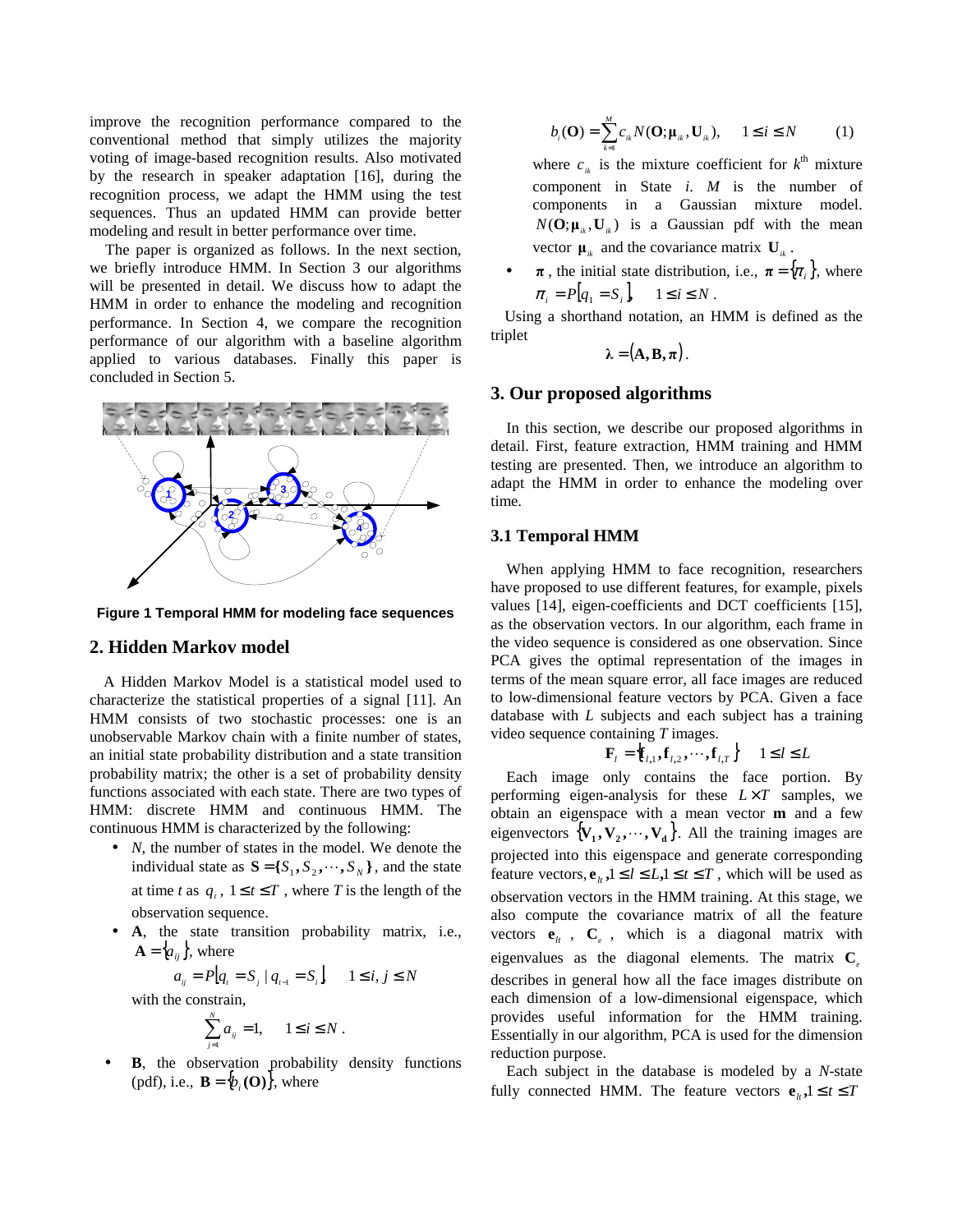form the observation vectors **O** for training the HMM of Subject *l*. The training for each HMM is as follows. First, the HMM  $\lambda = (\mathbf{A}, \mathbf{B}, \pi)$  is initialized. Vector quantization is used to separate the observation vectors into *N* classes and the observation vectors associated with each class are used to generate the initial estimates for **B,** i.e., estimate  $c_{ik}$ ,  $\mu_{ik}$  and  $\mathbf{U}_{ik}$  as in (1). Second, in order to maximize the likelihood  $P(\mathbf{O} | \lambda)$ , the model parameters are re-estimated by using the Expectation Maximization (EM) algorithm [16]. It produces a sequence of estimates for  $\lambda$ , given a set of observation vectors **O** , so that each estimate  $\lambda^{(n)} = (\mathbf{A}, \mathbf{B}, \pi)$  has a larger value of  $P(\mathbf{O} | \lambda)$  than the preceding estimate  $\lambda^{(n-1)}$ . The re-estimation is defined as follows:

$$
\pi_i = \frac{P(\mathbf{O}, q_i = i | \lambda)}{P(\mathbf{O} | \lambda)} \tag{2}
$$

$$
a_{ij} = \frac{\sum_{i=1}^{T} P(\mathbf{O}, q_{i-1} = i, q_i = j | \lambda)}{\sum_{i=1}^{T} P(\mathbf{O}, q_{i-1} = i | \lambda)}
$$
(3)

$$
c_{ik} = \frac{\sum_{t=1}^{T} P(q_t = i, m_{q,t} = k | \mathbf{O}, \lambda)}{\sum_{t=1}^{T} \sum_{k=1}^{M} P(q_t = i, m_{q,t} = k | \mathbf{O}, \lambda)}
$$
(4)

$$
\mathbf{\mu}_{ik} = \frac{\sum_{i=1}^{T} \mathbf{O}_{i} P(q_{i} = i, m_{q,i} = k \mid \mathbf{O}, \lambda)}{\sum_{i=1}^{T} P(q_{i} = i, m_{q,i} = k \mid \mathbf{O}, \lambda)}
$$
(5)  

$$
\mathbf{U}_{ik} = (1 - \alpha) \mathbf{C}_{e} + \sum_{i=1}^{T} (\mathbf{O}_{i} - \mathbf{\mu}_{ik}) (\mathbf{O}_{i} - \mathbf{\mu}_{ik})^{T} P(q_{i} = i, m_{q,i} = k \mid \mathbf{O}, \lambda)
$$
(6)

where 
$$
m_{q_i}
$$
 indicates the mixture component for State  $q_i$   
and time t. Equ. (6) is used to adapt the variance estimate  
from  $\mathbf{C}_e$ , which is a general model for the variance of all  
subjects. The parameter  $\alpha$  is a weighting factor and is  
chosen as 0.5 in our experiments. Normally during the  
training process, when the number of face images assigned  
to each state is less than the dimension of feature vectors,  
 $\mathbf{U}_u$  will be a singular matrix. This adaptation step can  
prevent this from happening. The model parameters are  
estimated iteratively using (2)-(6) until the likelihood  
 $P(\mathbf{O}|\lambda)$  converges.

 $P(q_i = i, m_{q_i} = k | \mathbf{O}, \lambda)$ 

 $\sum^{T} P(q_{i} = i, m_{q_{i}})$ 

 In the recognition process, given a video sequence containing face images, all frames are projected into the eigenspace and the resulting feature vectors form the observation vectors. Then the likelihood score of the observation vectors given each HMM is computed, where

the transition probability and observation pdf are used. The face sequence is recognized as Subject *k* if:

 $P(\mathbf{O} | \lambda_{k}) = \max_{l} P(\mathbf{O} | \lambda_{l})$ 

#### **3.2 Adaptive HMM**

 In typical speech recognition systems, there is a dichotomy between speaker-independent and speakerdependent systems. While speaker-independent systems are ready to be used without further training, their performance is usually two or three times worse than that of speakerdependent systems. However, the latter requires large amounts of training data from the designated speaker. To address this issue, the concept of speaker adaptation [16][17] has been introduced, where a small amount of data from the specific speaker are used to modify the speakerindependent system and improve its performance. Similarly, in the vision community, Liu et al. [8] also proposed unsupervised model updating to enhance the object modeling and improve the recognition performance over time.

 Motivated by these ideas, we propose to use adaptive HMM for video-based face recognition. That is, during the recognition process, after we recognized one test sequence as one subject, we can use this sequence to update the HMM of that subject, which will learn the new appearance in this sequence and provide an enhanced model of that subject. Obvious two questions need to be answered. First, how do we decide whether we should use the current test sequence for updating? This is important for avoiding wrong updating, i.e., one sequence is used to update other subject's model, instead of his/her own model. Second, how do we adapt HMM?

 Essentially for the first question, we would like to measure how confident that the recognition result for the current sequence is correct based on a certain feature. The more the confidence, the more certain we should use the current sequence to update the HMM. In our algorithm, we use the *likelihood difference*, i.e., the difference between the highest likelihood score and the second highest likelihood score, as the feature to make the decision. The reason is that for correct recognition, the likelihood difference tends to be large; while for incorrect recognition, the likelihood difference is usually small. So given a test sequence, we compare its likelihood difference with a predefined threshold, and update the HMM only if the likelihood difference is larger than the threshold. In practice, this pre-defined threshold can be determined by performing experiments on a cross-validation data set.

 We use the standard MAP adaptation technique [16] to adapt the HMM. That is, given an existing HMM  $\lambda^{old}$  and observation vectors **O** from a test sequence, we estimate a new HMM,  $\lambda = (A, B, \pi)$ . We use  $\lambda^{old}$  as the initial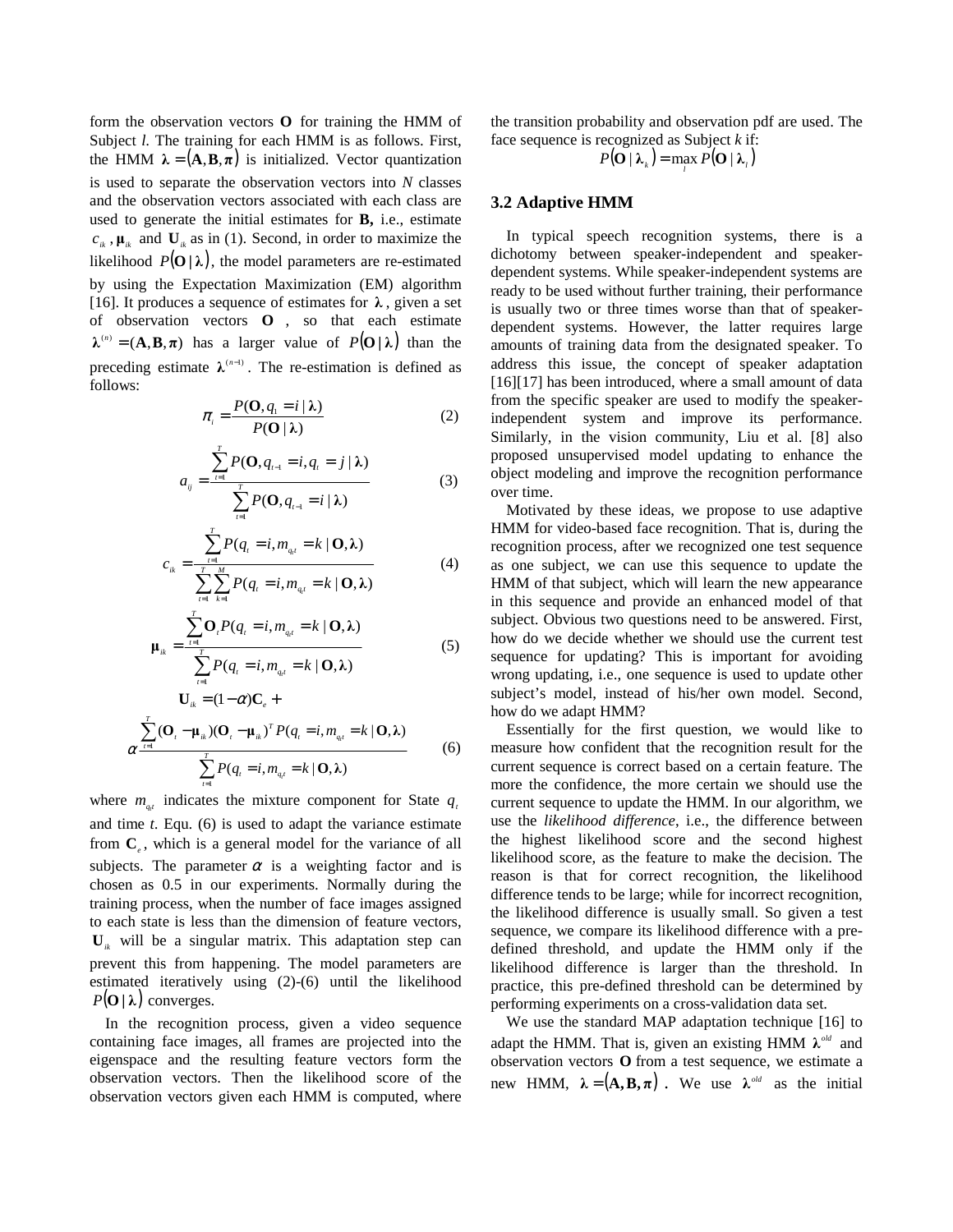parameters of  $\lambda$ , and the EM algorithm is used to reestimate  $\lambda$  except that the mean estimation is as follows:

$$
\mathbf{\mu}_{ik} = (1 - \beta) \mathbf{\mu}_{ik}^{\text{old}} + \beta \frac{\sum_{i=1}^{I} \mathbf{O}_{i} P(q_{i} = i, m_{q_{i}i} = k \mid \mathbf{O}, \lambda)}{\sum_{i=1}^{T} P(q_{i} = i, m_{q_{i}i} = k \mid \mathbf{O}, \lambda)}
$$
(7)

where  $\boldsymbol{\mu}_{ik}^{old}$  is the mean vector from the existing HMM  $\boldsymbol{\lambda}^{old}$ and  $\beta$  is a weighting factor that gives the bias between the previous estimate and the current data. In our experiments, we choose  $\beta$  to be 0.3. Also during the iteration of the EM algorithm, we do not update the covariance matrix of the observation pdf,  $\mathbf{U}_i$ , because from speech research literature, the major discriminative information of an HMM is retained by the mean vectors instead of the covariance matrixes. Also in our experiments, updating the covariance matrix does not show significant improvements compared to no updating.

## **4. Experiments**

## **4.1 Setup**

 In order to test the proposed algorithm, we have collected a Task database with 21 subjects. During the data collection, each subject is required to read a paper that is hung beside the monitor and type it using the keyboard. Thus essentially the subject switches between reading the paper, looking at the monitor and looking at the keyboard. For each subject we collected 2 sequences, where one has 322 frames and is used for training; the other has around 400 frames and is used for testing. From the whole video frame, we manually crop the face region as a face image with 16 by 16 pixels. Sample face images for some subjects are shown in Figure 2. In addition, 5 months after we captured the original Task database, we captured a new test set with different lighting conditions and camera settings, but with only 11 subjects available.

The second database is the Mobo database [18], originally collected for human identification from distance. There are 24 subjects in this database. Each subject has four sequences captured in different walking situations: holding a ball, fast walking, slow walking, and walking on the incline. Each sequence has 300 frames. Three frames from one sequence are shown in Figure 3. Large head pose variation can be observed from this database. We crop the face portion from each frame and use it for experiments. The image size is 48 by 48 pixels. Some of the manually cropped faces are shown in

Figure **4**. For each subject, the first 150 frames of all four sequences are used for training, and the remaining 150 frames of all sequences are used for testing.

In order to mimic the practical situation, we use the test scheme shown in Figure 5. That is, given a test set with *L* 

subjects, we randomly choose a subject *l*, a starting frame *k* and a length *z*. Then frames  ${\mathbf{f}}_{l,k}$ ,  ${\mathbf{f}}_{l,k+1}$ ,  $\cdots$   ${\mathbf{f}}_{l,k+7-1}$  form a sequence for testing. Essentially this is similar to the practical situation where any subject can come to the recognition system at any time and with any duration. For both databases, we use this scheme to create a large amount of sequences for testing.



**Figure 2 Sample face images from our Task database**



**Figure 3 Sample images from the Mobo database** 

|                 |  |  |                    |  |  | $\mathbf{L}$ | $\overline{\phantom{a}}$ | L.   |           |  |  |  |
|-----------------|--|--|--------------------|--|--|--------------|--------------------------|------|-----------|--|--|--|
|                 |  |  |                    |  |  |              |                          |      |           |  |  |  |
|                 |  |  |                    |  |  |              |                          |      |           |  |  |  |
|                 |  |  |                    |  |  |              |                          |      |           |  |  |  |
| <b>POPISION</b> |  |  | <b>Called Call</b> |  |  | 2.50         |                          | VS 2 | $\sim$ 25 |  |  |  |
|                 |  |  |                    |  |  |              |                          |      |           |  |  |  |
|                 |  |  |                    |  |  |              |                          |      |           |  |  |  |
|                 |  |  |                    |  |  |              |                          |      |           |  |  |  |

**Figure 4 Cropped faces from the Mobo database**



**Figure 5 Test scheme** 

#### **4.2 Experimental results**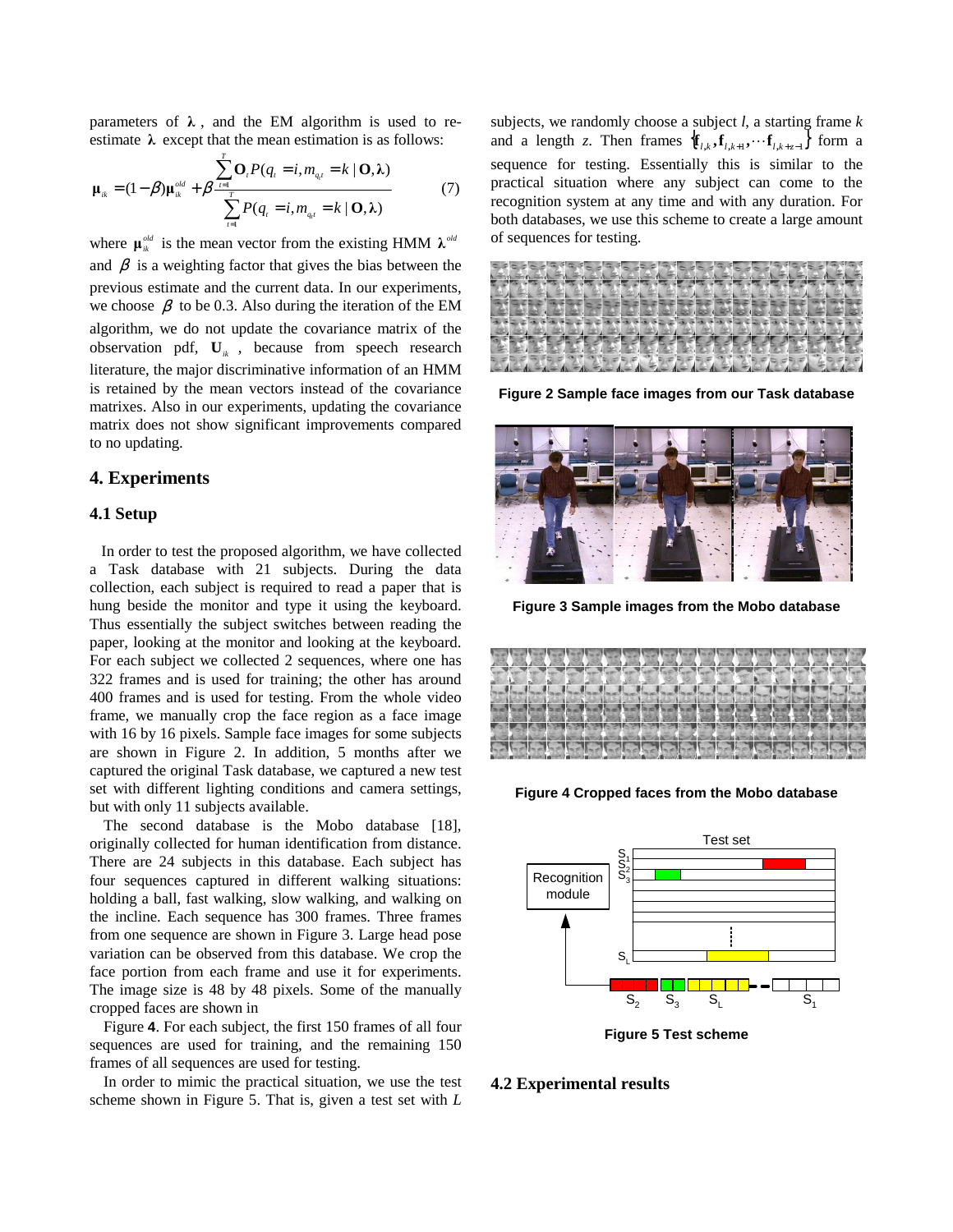In order to compare video-based recognition with imagebased recognition, we choose the individual PCA method (IPCA) as a baseline image-based algorithm. It has been a popular face recognition method to build an individual eigenspace for each subject and perform recognition based on the residue [3]. Given a face sequence, after applying IPCA recognition to each frame, majority voting determines the identification of the whole sequence. We use this method as the baseline algorithm.

 With the test scheme in Figure 5, we test the baseline algorithm on the Task database using 1000 sequences. By choosing different numbers of eigenvectors for the baseline algorithm, we can obtain different recognition performance. Typically the more eigenvectors the baseline algorithm uses, the better performance it has. However, after a certain number of eigenvectors are used, the performance does not improve any further. For the Task database, when 12 eigenvectors are used, the baseline algorithm has the best performance: 9.9% recognition error rate. We also apply our algorithm on this database with the same 1000 sequences. We use 45 eigenvectors during the dimension reduction and a 12-state HMM is used to model each subject. Generally speaking, the more states used to train one HMM, the better modeling we have, while we also have more parameters to estimate. For the Task database, we found 12 states is a good compromise between modeling and estimation. Each state uses one Gaussian distribution to model the observation probability. Eventually we obtain 7.0% recognition error rate, which is better than the best result we can get from the baseline algorithm. We also apply the adaptive HMM on the same test set and obtain 4.0% recognition error rate. Also, we do the same comparison with the newly captured test set. As shown in Table 1, although the overall recognition rate is a lot higher than the first test set because of the time elapse and the lighting and camera variations, we still see that our proposed methods work better than the baseline algorithm. However, the adaptive HMM does not improve a lot comparing to the temporal HMM because when the overall recognition error rate goes high, it is more likely to make wrong updating.

Similarly we apply these three algorithms to the Mobo database as well. The same test scheme is utilized and 500 randomly chosen sequences are used for testing. Different numbers of eigenvectors have been used for the baseline algorithm. It has the best performance with 2.4% recognition error rate when 7 eigenvectors are used. For our temporal HMM, we use 30 eigenvectors during the dimension reduction and train a 14-state HMM for each subject, where each state has one Gaussian distribution for modeling the observation probability. The recognition error rate is 1.6% for the temporal HMM. Similarly we also apply the adaptive HMM for the Mobo database and obtain 1.2% recognition error rate.

 We summarize the performance comparison among three algorithms in Table 1. As we can see, in both databases, our proposed algorithms perform much better than the baseline algorithm. Especially, the adaptive HMM algorithm almost halves the error rate of the baseline algorithm.

**Table 1 Comparison among three algorithms** 

|              |       | Baseline Temporal HMM Adaptive HMM |       |
|--------------|-------|------------------------------------|-------|
| Mobo         | 2.4%  | 1.6%                               | 1.2%  |
| Task         | 9.9%  | 7.0%                               | 4.0%  |
| Task-new set | 49.1% | 31.0%                              | 29.8% |

 There are a few reasons why the proposed algorithms work better than the baseline algorithm. The first is that HMM is able to learn both the dynamics and the temporal information. The second is that there is mismatching between the training and test sets, i.e., some of the test sequences show the new appearance that is barely seen in the training set. So the adaptive HMM enables the HMM to learn this new appearance in the test set and thus enhance the modeling. The third is the modeling ability of using observation pdf corresponding different states. For example, Figure 6 shows the training images of one subject in a subspace composed by the first three eigenvectors,  $\{V_1, V_2, V_3\}$ . The plus signs show the feature vectors of all images from one training sequence. It illustrates that it is hard for IPCA to model this arbitrary distribution effectively since IPCA essentially assumes a single Gaussian distribution, while the four dots, which are the means of observation pdf corresponding to four states, can model the whole distribution better. We also plot the four means as images in Figure 7, where they seem to represent different head poses in the training sequence.



**Figure 6 The distribution of training faces in the eigenspace**